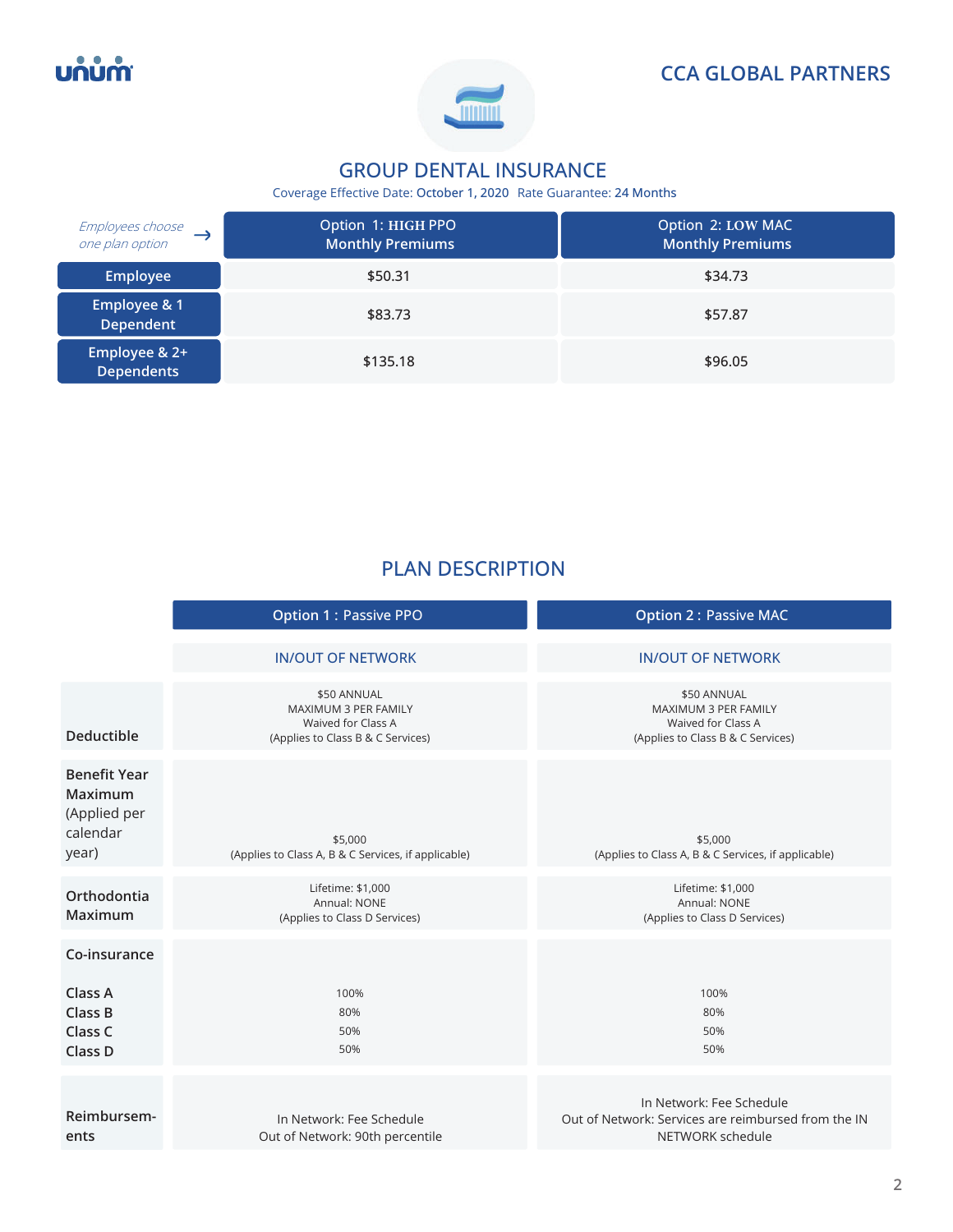# **CCA GLOBAL PARTNERS**



# **PLAN SERVICES**

|                                         | Option 1: Passive PPO                                                                                                                                                                                                                                                                                                                                                                                                                                                                                                            | Option 2: Passive MAC                                                                                                                                                                                                                                                                                                                                                                                                                                                                                                            |
|-----------------------------------------|----------------------------------------------------------------------------------------------------------------------------------------------------------------------------------------------------------------------------------------------------------------------------------------------------------------------------------------------------------------------------------------------------------------------------------------------------------------------------------------------------------------------------------|----------------------------------------------------------------------------------------------------------------------------------------------------------------------------------------------------------------------------------------------------------------------------------------------------------------------------------------------------------------------------------------------------------------------------------------------------------------------------------------------------------------------------------|
| Class A<br><b>Preventative Services</b> | • Waiting Period: None<br>• Routine exams (2 per 12 months)<br>• Prophylaxis (2 per 12 months) (1 additional<br>cleaning or periodontal maintenance per 12<br>months if member is in 2nd or 3rd trimester of<br>pregnancy)<br>• Bitewing x-rays (max 4 films:1 per 12 months)<br>• Fluoride to age 16 (1 per 12 months)<br>• Sealants to age 16 (permanent molars, 1 per 36<br>months)<br>• Space maintainers to age 16 (1 per 24 months)<br>• Adjunctive pre-diagnostic oral cancer screening (1<br>per 12 months for ages 40+) | • Waiting Period: None<br>• Routine exams (2 per 12 months)<br>• Prophylaxis (2 per 12 months) (1 additional<br>cleaning or periodontal maintenance per 12<br>months if member is in 2nd or 3rd trimester of<br>pregnancy)<br>· Bitewing x-rays (max 4 films:1 per 12 months)<br>• Fluoride to age 16 (1 per 12 months)<br>• Sealants to age 16 (permanent molars, 1 per 36<br>months)<br>• Space maintainers to age 16 (1 per 24 months)<br>• Adjunctive pre-diagnostic oral cancer screening (1<br>per 12 months for ages 40+) |
| Class B<br><b>Basic Services</b>        | • Waiting Period: None<br>• Full mouth x-ray (1 per 24 months)<br>• Emergency pain (1 per 12 months)<br>• Fillings (benefit allowed for amalgam restorations<br>on posterior teeth)<br>· Simple extractions                                                                                                                                                                                                                                                                                                                      | • Waiting Period: None<br>• Full mouth x-ray (1 per 24 months)<br>• Emergency pain (1 per 12 months)<br>• Fillings (benefit allowed for amalgam restorations<br>on posterior teeth)<br>· Simple extractions                                                                                                                                                                                                                                                                                                                      |
| Class C<br>Major Services               | • Waiting Period: None<br>• Anesthesia (subject to review, covered with<br>complex oral surgery)<br>• Non-surgical periodontics<br>• Oral surgery (surgical extractions & impactions)<br>• Endodontics (root canals)<br>· Surgical periodontics (gum treatments)<br>· Inlays<br>• Onlays<br>• Crowns, bridges, dentures, and endosteal<br>implants (in lieu of an approved 3-unit bridge)<br>• Repairs: crown, denture, and bridges                                                                                              | • Waiting Period: None<br>• Anesthesia (subject to review, covered with<br>complex oral surgery)<br>• Non-surgical periodontics<br>• Oral surgery (surgical extractions & impactions)<br>• Endodontics (root canals)<br>· Surgical periodontics (gum treatments)<br>• Inlays<br>• Onlays<br>• Crowns, bridges, dentures, and endosteal<br>implants (in lieu of an approved 3-unit bridge)<br>• Repairs: crown, denture, and bridges                                                                                              |
| Class D<br>Orthodontics                 | • Waiting Period: None<br>• Orthodontia Lifetime/Annual Maximum:<br>\$1,000/None<br>• Dependent Children to age 19 only<br>• Up to 25% of lifetime allowance may be payable<br>on initial banding                                                                                                                                                                                                                                                                                                                                | • Waiting Period: None<br>• Orthodontia Lifetime/Annual Maximum:<br>\$1,000/None<br>• Dependent Children to age 19 only<br>• Up to 25% of lifetime allowance may be payable<br>on initial banding                                                                                                                                                                                                                                                                                                                                |

### THE UNUM **DIFFERENCE**

**DENTAL NETWORKS:** Unum Dental members have the freedom to choose a dentist from our large national network. Find a certified, independently reviewed provider and take your dental program to a new level of comprehensive care at **unumdentalcare.com.** 

**HEARING SAVINGS PLAN:** Offered at no additional cost, the Hearing Savings Plan provides 40% off hearing exams at thousands of locations nationwide, 30-60% discounts off MSRP on name brand hearing instruments, and on-call support from professional hearing counselors.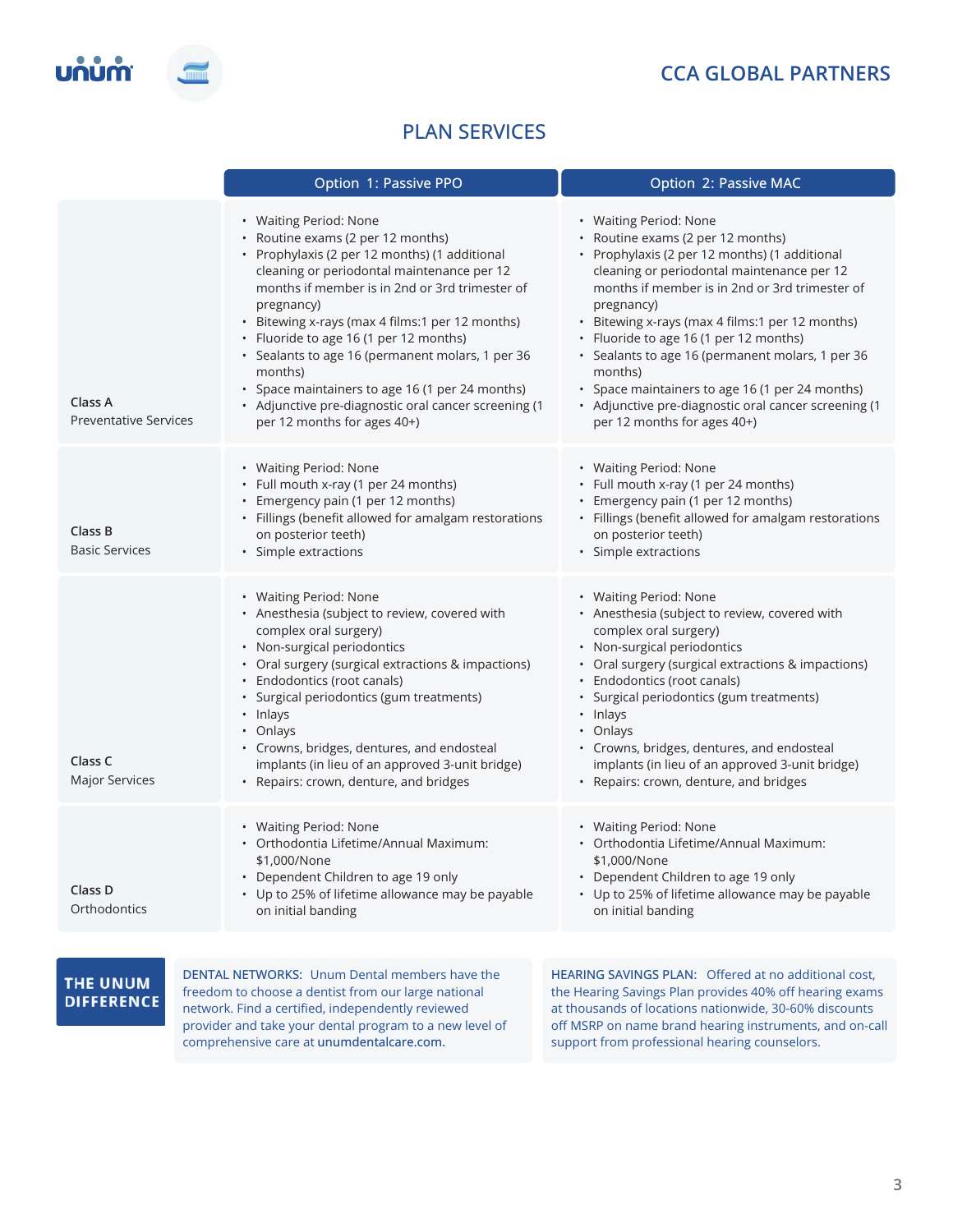

#### **Reimbursements**

In-network: Reimbursement is based on our schedule of participating provider maximum allowable charges. This is the amount that the dentist has agreed to accept as payment in full for covered dental services.

Out of Network: The maximum allowable charge for a non-participating provider is equal to the lesser of: (1) the dentist's actual charge or the (2) customary charge of dentists in the same geographic area for the same of similar services, as determined by Us.

#### **Dependent Children**

Dependent children guidelines vary by state.

#### **Alternate Treatments**

Unum Dental covers the least expensive, most commonly used and accepted American Dental Association treatments. Plan members may elect a more expensive treatment but will be responsible for the cost difference resulting from the more expensive procedure.

#### **Unum Dental Takeover Benefits**

Takeover benefits apply if we are taking over a comparable benefits plan from another carrier and only if there is no break in coverage between the original plan and the takeover date. Takeover is available to those individuals insured under the employer's dental plan in effect at the time of the employer's application. If takeover benefits are included in your benefits, then waiting periods for service will be waived for the individuals currently insured under the employer's previous plan during the month prior to coverage moving to Unum Dental. Application of takeover benefits is subject to Underwriting review and approval. New hires with prior-like dental coverage (lapse in coverage must be less than 63 days) will receive takeover credit for the length of time they had with the prior carrier and must provide proof of coverage (including coverage dates) to receive takeover credit (i.e., one page benefit summary, certificate of creditable coverage, etc.) Late entrants: Employees that waive coverage at initial enrollment (within 31 days of effective date) or in the new employee eligibility period and/or terminate coverage with Unum Dental will have a twelve (12) month waiting period applied to basic and major services and orthodontia upon re-applying.